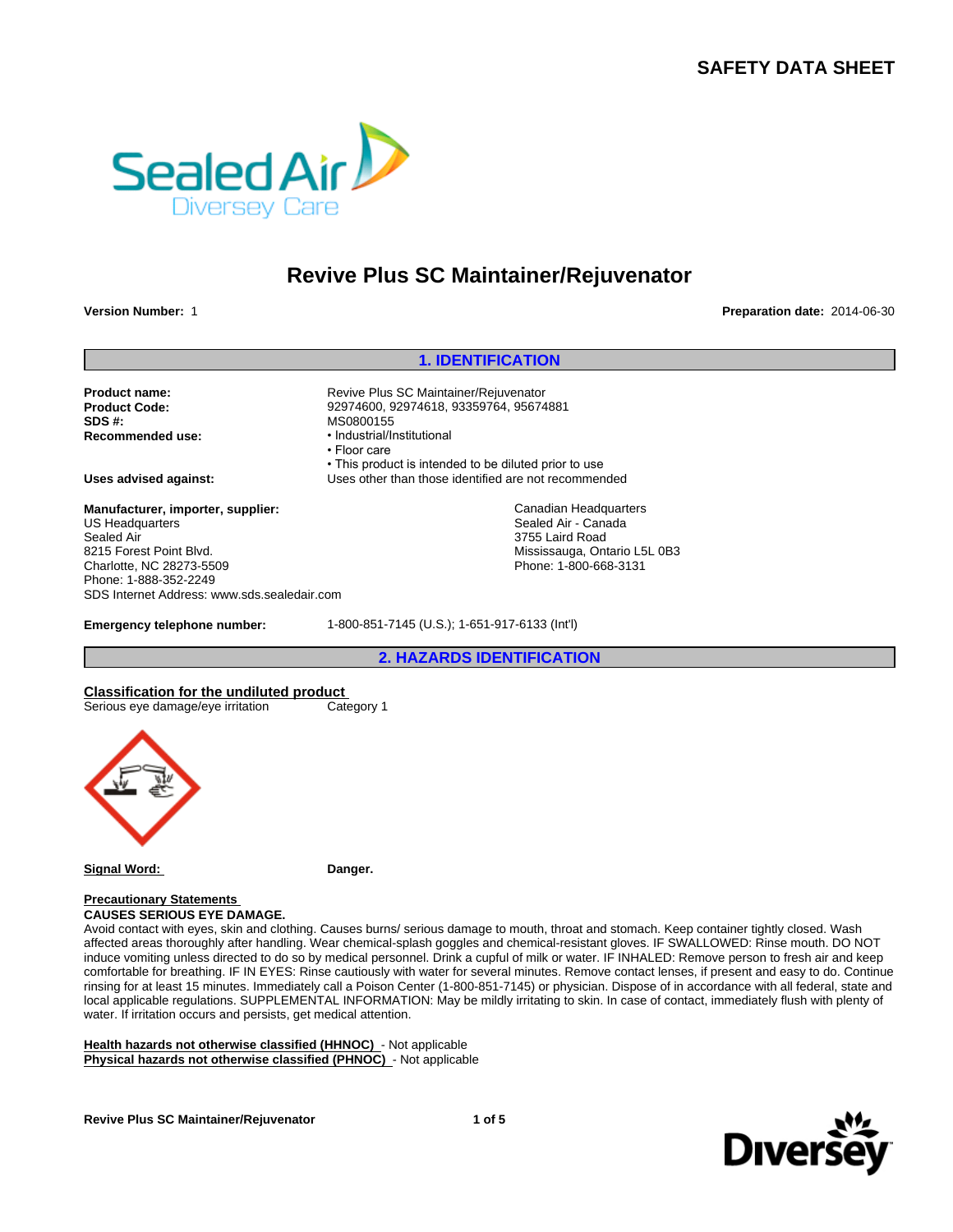#### **Classification for the diluted product** @ 1:128

This product, when diluted as stated on the label, is not classified as hazardous according to OSHA 29CFR 1910.1200 (HazCom 2012-GHS) and Canadian Hazardous Products Regulations (HPR) (WHMIS 2015-GHS).

#### **Precautionary Statements**

None required.

#### **3. COMPOSITION/INFORMATION ON INGREDIENTS**

#### **Classified Ingredients**

| Ingredient(s)                                 | <b>CAS#</b>         | Weight %  |
|-----------------------------------------------|---------------------|-----------|
| Diethylene glycol monoethyl ether             | $1 - 90 - 0$<br>111 | $0 - 20%$ |
| Alcohol ethoxylates                           | 68439-46-3          | 10 - 20%  |
| 2,2,4-trimethyl-1,3-pentanediol diisobutyrate | 6846-50-0           | 10%       |

\*Exact percentages are being withheld as trade secret information

## **4. FIRST AID MEASURES**

## **Undiluted Product:**

**Eyes:** IF IN EYES: Rinse cautiously with water for several minutes. Remove contact lenses, if present and easy to do. Continue rinsing for at least 15 minutes.

Skin: In case of contact, immediately flush with plenty of water. If irritation occurs and persists, get medical attention.

**Inhalation:** IF INHALED: Remove person to fresh air and keep comfortable for breathing.

**Ingestion:** IF SWALLOWED: Rinse mouth. DO NOT induce vomiting unless directed to do so by medical personnel. Drink a cupful of milk or water.

**Most Important Symptoms/Effects:** No information available. **Immediate medical attention and special treatment needed** Not applicable. **Aggravated Medical Conditions:** None known.

## **Diluted Product:**

**Eyes:** Rinse with plenty of water If irritation occurs and persists, get medical attention. **Skin:** Rinse with plenty of water If irritation occurs and persists, get medical attention. **Inhalation:** No specific first aid measures are required **Ingestion:** Rinse mouth with water.

## **5. FIRE-FIGHTING MEASURES**

**Specific methods:** No special methods required **Specific hazards:** 

**Suitable extinguishing media:** The product is not flammable. Extinguish fire using agent suitable for surrounding fire.

**Special protective equipment for firefighters:** As in any fire, wear self-contained breathing apparatus pressure-demand, MSHA/NIOSH (approved or equivalent) and full protective gear.

**Extinguishing media which must not be used for safety reasons:** No information available.

#### **6. ACCIDENTAL RELEASE MEASURES**

**Environmental precautions and clean-up methods:**

**Personal precautions:** Put on appropriate personal protective equipment (see Section 8.). Soak up with inert absorbent material. Sweep up and shovel into suitable containers for disposal. Use a water rinse for final clean-up.

#### **7. HANDLING AND STORAGE**

**Handling:** Avoid contact with skin, eyes and clothing. Wash thoroughly after handling. FOR COMMERCIAL AND INDUSTRIAL USE ONLY. **Storage:** Protect from freezing. Keep tightly closed in a dry, cool and well-ventilated place. KEEP OUT OF REACH OF CHILDREN. **Aerosol Level (if applicable) :** Not applicable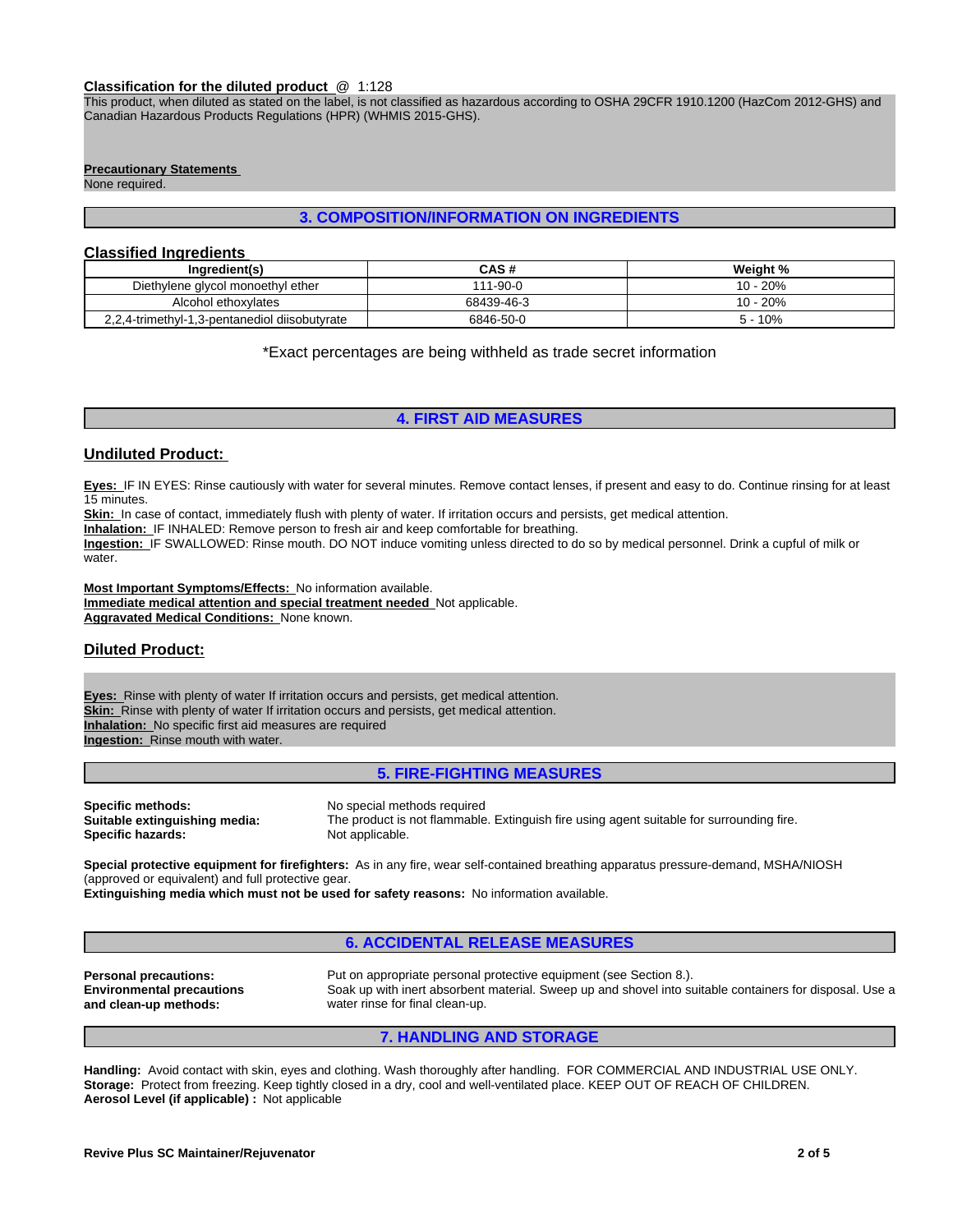## **8. EXPOSURE CONTROLS / PERSONAL PROTECTION**

**Exposure Guidelines:** This product, as supplied, does not contain any hazardous materials with occupational exposure limits established by the region specific regulatory bodies.

| Inaredient(s)                                 | CAS #      | ACGIH | <b>OSHA</b> |
|-----------------------------------------------|------------|-------|-------------|
| Diethylene glycol monoethyl ether             | 111-90-0   |       |             |
| Alcohol ethoxylates                           | 68439-46-3 |       |             |
| 2.2.4-trimethyl-1.3-pentanediol diisobutyrate | 6846-50-0  |       |             |

#### **Undiluted Product:**

**Engineering measures to reduce exposure:**

No special ventilation requirements General room ventilation is adequate

| <b>Personal Protective Equipment</b> |                                                                        |
|--------------------------------------|------------------------------------------------------------------------|
| Eye protection:                      | Chemical-splash goggles.                                               |
| Hand protection:                     | Chemical-resistant gloves.                                             |
| Skin and body protection:            | No special requirements under normal use conditions.                   |
| <b>Respiratory protection:</b>       | No special requirements under normal use conditions.                   |
| <b>Hygiene measures:</b>             | Handle in accordance with good industrial hygiene and safety practice. |

#### **Diluted Product:**

| No personal protective equipment required under normal use conditions. |
|------------------------------------------------------------------------|
| No personal protective equipment required under normal use conditions. |
| No personal protective equipment required under normal use conditions. |
| No personal protective equipment required under normal use conditions. |
| Handle in accordance with good industrial hygiene and safety practice. |
|                                                                        |

## **9. PHYSICAL AND CHEMICAL PROPERTIES:**

| <b>Color:</b> Clear. Red Pink                                     |
|-------------------------------------------------------------------|
| <b>Odor: Citrus</b>                                               |
| Boiling point/range: Not determined                               |
| Decomposition temperature: Not determined                         |
| <b>Solubility: Completely Soluble</b>                             |
| <b>Relative Density (relative to water): 1.012</b>                |
| Vapor density: No information available                           |
| Vapor pressure: No information available.                         |
| Partition coefficient (n-octanol/water): No information available |
| Viscosity: No information available                               |
| <b>VOC:</b> 0.13 % $*$                                            |
| VOC % by wt. at use dilution $0 \%$ *                             |
| <b>Flammability (Solid or Gas): Not applicable</b>                |
|                                                                   |
|                                                                   |

**Explosion limits: - upper:** Not determined **- lower:** Not determined

\* - Title 17, California Code of Regulations, Division 3, Chapter 1, Subchapter 8.5, Article 2, Consumer Products, Sections 94508

#### **10. STABILITY AND REACTIVITY**

**Reactivity:** Not Applicable<br> **Stability:** Not Applicable<br> **Stability:** Not Applicable Stability: **Hazardous decomposition products:** None reasonably foreseeable.<br>Materials to avoid: Do not mix with any other prod **Conditions to avoid:** No information available.

**Stability:** The product is stable Do not mix with any other product or chemical unless specified in the use directions.

## **11. TOXICOLOGICAL INFORMATION**

#### **Information on likely routes of exposure:**

Eye contact, Skin contact, Inhalation, Ingestion

#### **Delayed, immediate, or chronic effects and symptoms from short and long-term exposure**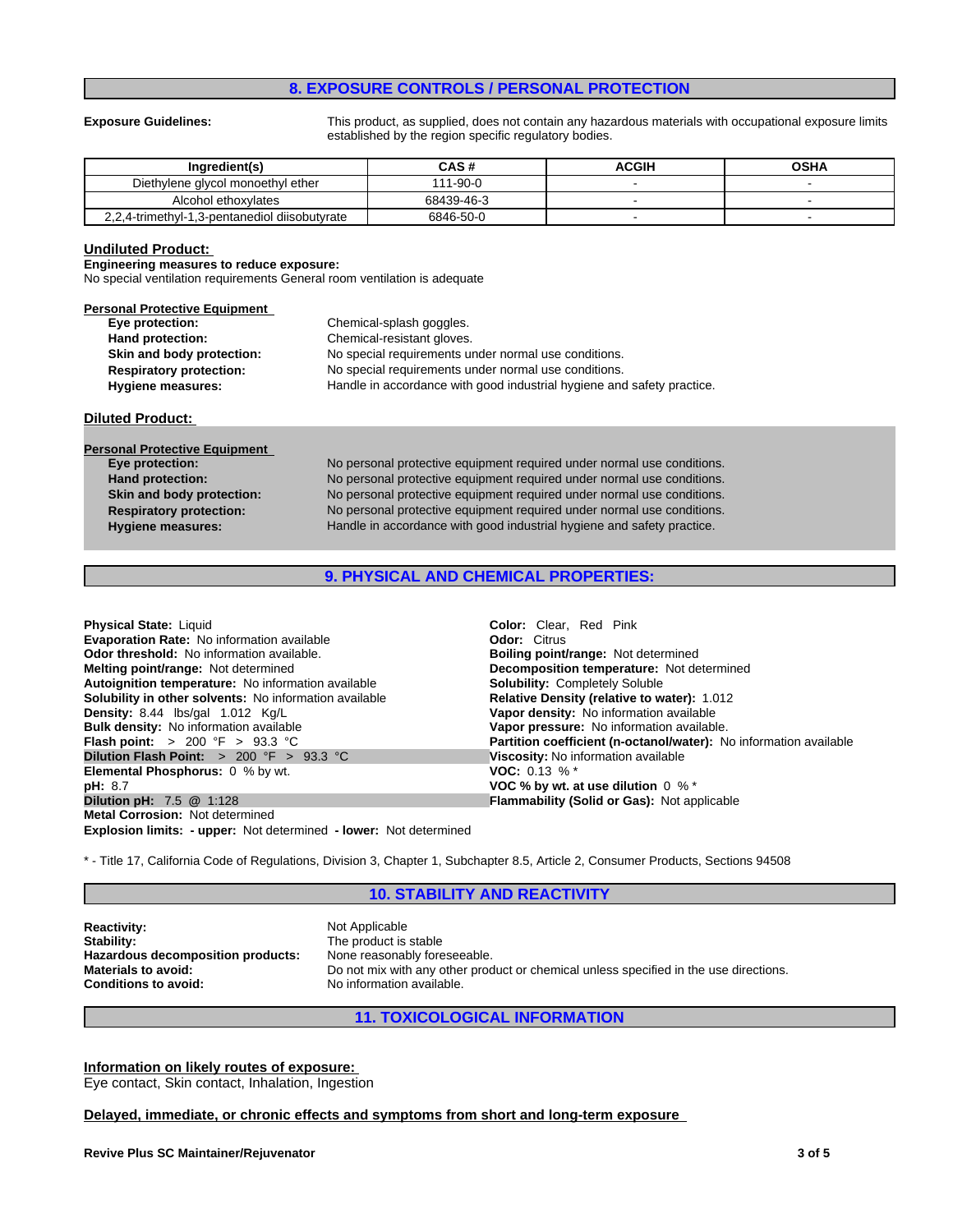**Skin contact:** May be mildly irritating to skin. Symptoms may include redness and/or transient discomfort.

**Eye contact:** Corrosive. Causes serious eye damage. Symptoms may include pain, burning sensation, redness, watering, blurred vision or loss of vision.

**Ingestion:** Causes burns/ serious damage to mouth, throat and stomach. Symptoms may include stomach pain and nausea. **Inhalation:** May cause irritation and corrosive effects to nose, throat and respiratory tract. Symptoms may include coughing and difficulty breathing.

**Sensitization:** No known effects.

**Target Organs (SE):** None known **Target Organs (RE):** None known

**Numerical measures of toxicity ATE - Oral (mg/kg):** >5000 **ATE - Inhalatory, mists (mg/l):** >20

#### **12. ECOLOGICAL INFORMATION**

**Ecotoxicity:** No information available.

**Persistence and Degradability:** No information available.

**Bioaccumulation:** No information available.

## **13. DISPOSAL CONSIDERATIONS**

Waste from residues / unused products: This product, as sold, if discarded or disposed, is not a hazardous waste according to Federal regulations (40 CFR 261.4 (b)(4)). Dispose in compliance with all Federal, state, provincial, and local laws and regulations. This product, when diluted as stated on this SDS, is not a hazardous waste according to Federal regulations (40 CFR 261.4 (b)(4)). Under RCRA, it is the responsibility of the user of the product to determine, at the time of disposal, whether the waste solution meets RCRA criteria for hazardous waste. Dispose in compliance with all Federal, state, provincial, and local laws and regulations.

**Contaminated Packaging:** Do not re-use empty containers.

**RCRA Hazard Class (undiluted product):** Not Regulated

RCRA Hazard Class (diluted product): Not Regulated

## **14. TRANSPORT INFORMATION**

**DOT/TDG/IMDG:** Proper shipping descriptions can vary by pack size. Please refer to the Diversey HazMat Library, **only available through Internet Explorer**, http://naextranet.diversey.com/dot/, for up to date shipping information.

**DOT (Ground) Bill of Lading Description:** CLEANING, WASHING, BUFFING, OR POLISHING COMPOUNDS LIQUID

**IMDG (Ocean) Bill of Lading Description:** CLEANING, WASHING, BUFFING, OR POLISHING COMPOUNDS LIQUID

#### **15. REGULATORY INFORMATION**

#### **International Inventories at CAS# Level**

All components of this product are listed on the following inventories: U.S.A. (TSCA), Canada (DSL/NDSL).

**U.S. Regulations** 

**California Proposition 65:** This product is not subject to the reporting requirements under California's Proposition 65.

**RIGHT TO KNOW (RTK)** 

| Inaredient(s)                     | CAS #      | <b>MARTK:</b> | <b>NJRTK:</b> | <b>PARTK:</b> | <b>RIRTK:</b> |
|-----------------------------------|------------|---------------|---------------|---------------|---------------|
| Water                             | 7732-18-5  |               |               |               |               |
| Diethylene alvcol monoethyl ether | 111-90-0   |               |               |               |               |
| Alcohol ethoxylates               | 68439-46-3 |               |               |               |               |